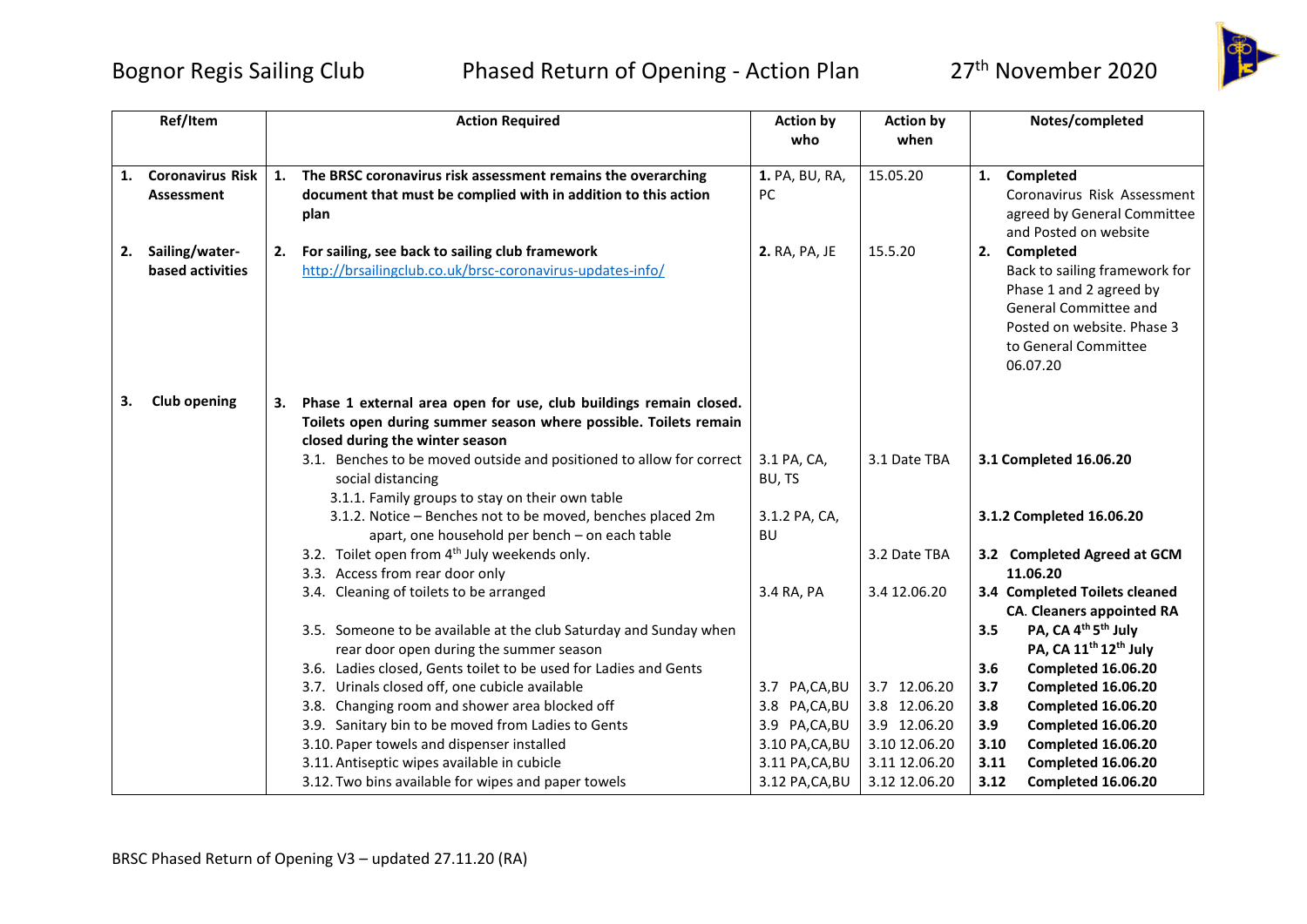## Bognor Regis Sailing Club Phased Return of Opening - Action Plan 27<sup>th</sup> November 2020



|                                       | 3.13. Hand sanitiser to be purchased                                           | 3.13 PA         | 3.13 05.06.20 | 3.13       | Completed 05.06.20          |
|---------------------------------------|--------------------------------------------------------------------------------|-----------------|---------------|------------|-----------------------------|
|                                       | 3.14. Notices and posters to be installed                                      | 3.14 PA, CA, BU | 3.14 10.06.20 | 3.14       | Completed 03.07.20          |
|                                       | 3.14.1. Notice on inner glass door to show occupied or vacant                  |                 |               | 3.14.1     | Completed 16.06.20          |
|                                       | 3.14.2. Notice no dogs - children to be supervised                             |                 |               | 3.14.2     | Completed 04.07.20          |
|                                       | 3.14.3. Please use antiseptic wipes to clean surfaces you have                 |                 |               | 3.14.3     | Completed 16.06.20          |
|                                       | touched after use                                                              |                 |               |            |                             |
|                                       | 3.14.4. Social distancing                                                      |                 |               | 3.14.4     | Completed 04.07.20          |
|                                       | 3.14.5. Hand washing                                                           |                 |               | 3.14.5     | Completed 16.06.20          |
|                                       | 3.14.6. If unwell follow Government guidelines, inform club,                   |                 |               | 3.14.6 TBC |                             |
|                                       | process TBA                                                                    |                 |               |            |                             |
|                                       | 3.14.7. Wipes not to be flushed                                                |                 |               |            | 3.14.7 Completed 16.06.20   |
| <b>Club buildings</b><br>4.<br>opened | Phase 2 - Club buildings opened<br>4.                                          |                 | 30.06.20      | 4          | <b>Completed 04.07.2020</b> |
|                                       | 4.1. Opening times restricted to weekends                                      |                 |               |            | 4.1 Sat and Sun 2pm - 8pm   |
|                                       | 4.2. Members only                                                              |                 |               |            |                             |
|                                       |                                                                                |                 |               |            |                             |
|                                       | 4.3. Dogs to be kept on short lead at all times                                |                 |               |            |                             |
|                                       | 4.4. One-way system to be implemented                                          | 4.4 PA, BU      | 4.4 30.06.20  | 4.4        | Completed 16.06.20          |
|                                       | 4.4.1. In through the main entrance, out through the patio doors               |                 |               |            |                             |
|                                       | 4.4.2. Main floor area to kept clear for social distancing                     |                 |               | 4.4.2      | Completed 16.06.20          |
|                                       | 4.4.3. No exit from bar area through rear fire-door - entry to<br>toilets only |                 |               | 4.4.3      | Completed 16.06.20          |
|                                       | 4.4.4. Signage - entry and exit on doors                                       |                 |               | 4.4.4      | Completed 16.06.20          |
|                                       | 4.5. In order to maintain social distancing all entrances and exits to         |                 |               |            |                             |
|                                       | be kept clear                                                                  |                 |               |            |                             |
|                                       | 4.6. Cleaning schedule to be agreed and organised                              | 4.6 RA          | 4.6 30.06.20  | 4.6        | Completed 16.06.20          |
|                                       |                                                                                |                 |               |            | Completed 26.06.20          |
|                                       | 4.6.1. New cleaners to be appointed                                            | 4.6.1 RA        |               | 4.6.1      | Agreed                      |
|                                       | 4.6.2. Saturday / Sunday Mornings required subject to bar                      |                 |               |            |                             |
|                                       | opening times being agreed                                                     |                 |               |            |                             |
|                                       | 4.7. Ladies and Gents toilets in operation                                     |                 | 4.7 30.06.20  | 4.7        | In progress                 |
|                                       | 4.7.1. New sinks to be installed in Ladies                                     | 4.7.1 PC        |               | 4.7.1      | Ongoing                     |
|                                       |                                                                                |                 |               |            |                             |
|                                       |                                                                                |                 |               |            |                             |
|                                       |                                                                                |                 |               |            |                             |

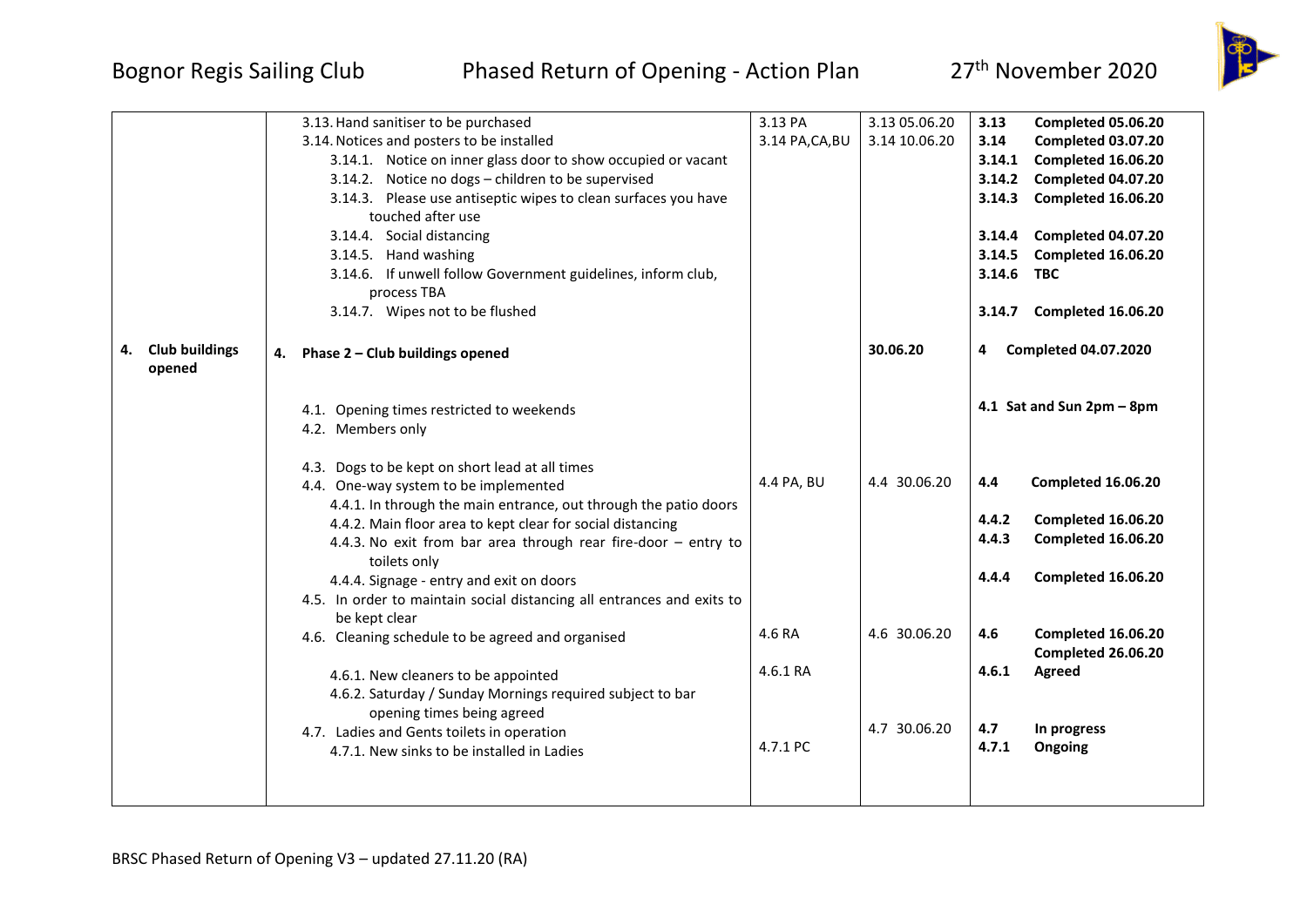## Bognor Regis Sailing Club Phased Return of Opening - Action Plan 27<sup>th</sup> November 2020





| 4.7.2. Gents urinals still closed off to allow for social distancing<br>additional Cubicle in Gents opened changing room and<br>showers not in use<br>4.7.3. Ladies cubicles – centre cubicle to be closed to allow for<br>social distancing                                           | 4.7.3 PA, BU                      |                                | 4.7.2<br>4.7.3                          | Ongoing<br>Ongoing                                                                                         |
|----------------------------------------------------------------------------------------------------------------------------------------------------------------------------------------------------------------------------------------------------------------------------------------|-----------------------------------|--------------------------------|-----------------------------------------|------------------------------------------------------------------------------------------------------------|
| 4.8. Hand sanitiser to be positioned at the following locations<br>4.8.1. At exit by patio doors - pool table moved slightly to<br>accommodate<br>4.8.2. Front door - on shelf by kitchen<br>4.8.3. Corridor wall by back door<br>4.8.4. Staff to have personal bottles for locking up | 4.8 PA, CA, BU                    | 4.8 30.06.20                   | 4.8<br>4.8.1<br>4.8.2<br>4.8.3<br>4.8.4 | Completed 16.06 20<br>Completed 16.06.20<br>Completed 16.06.20<br>Completed 16.06.20<br>Completed 03.07.20 |
| 4.8.5. Door from Lounge area to toilets<br>4.8.6.                                                                                                                                                                                                                                      |                                   |                                | 4.8.5                                   | No longer required.<br>Door to remain closed                                                               |
| 4.9. Pool Table, Dart Board, Lotto Machine not to be used<br>4.9.1. Not in use signs to be placed<br>4.10. Positions for six tables have been identified which comply with 2                                                                                                           | 4.9 PA, CA, BU<br>4.10 PA, CA, BU | 4.9 30.06.20<br>4.10 30.06.20  | 4.9<br>4.9.1<br>4.10                    | Completed 16.06.20<br>Completed 16.06.20                                                                   |
| metre social distancing<br>4.10.1. Two in the lounge area -left and right of the fireplace<br>4.10.2. One in front of the stage on the left<br>4.10.3. One in front of the stage on the right<br>4.10.4. Two on the stage<br>4.11. Groups to stay on their own table                   |                                   |                                |                                         |                                                                                                            |
| 4.12. Signage on each table as follows<br>4.12.1. Occupied<br>4.12.2. Flip sign: Red - do not use: to be cleaned. Green -<br>cleaned and available                                                                                                                                     | 4.12 PA, CA, BU                   | 4.12                           | 4.12                                    | Completed 16.06.20                                                                                         |
| 4.13. Antiseptic wipes to be available on each table<br>4.14. Additional bins to be purchased<br>4.15. Beer mats not to be used                                                                                                                                                        | 4.13 PA, BU<br>4.14 PA, BU        | 4.13 30.06.20<br>4.14 30.06.20 | 4.13<br>4.14                            | Completed 03.07.20<br>Completed 03.07.20                                                                   |
|                                                                                                                                                                                                                                                                                        |                                   |                                |                                         |                                                                                                            |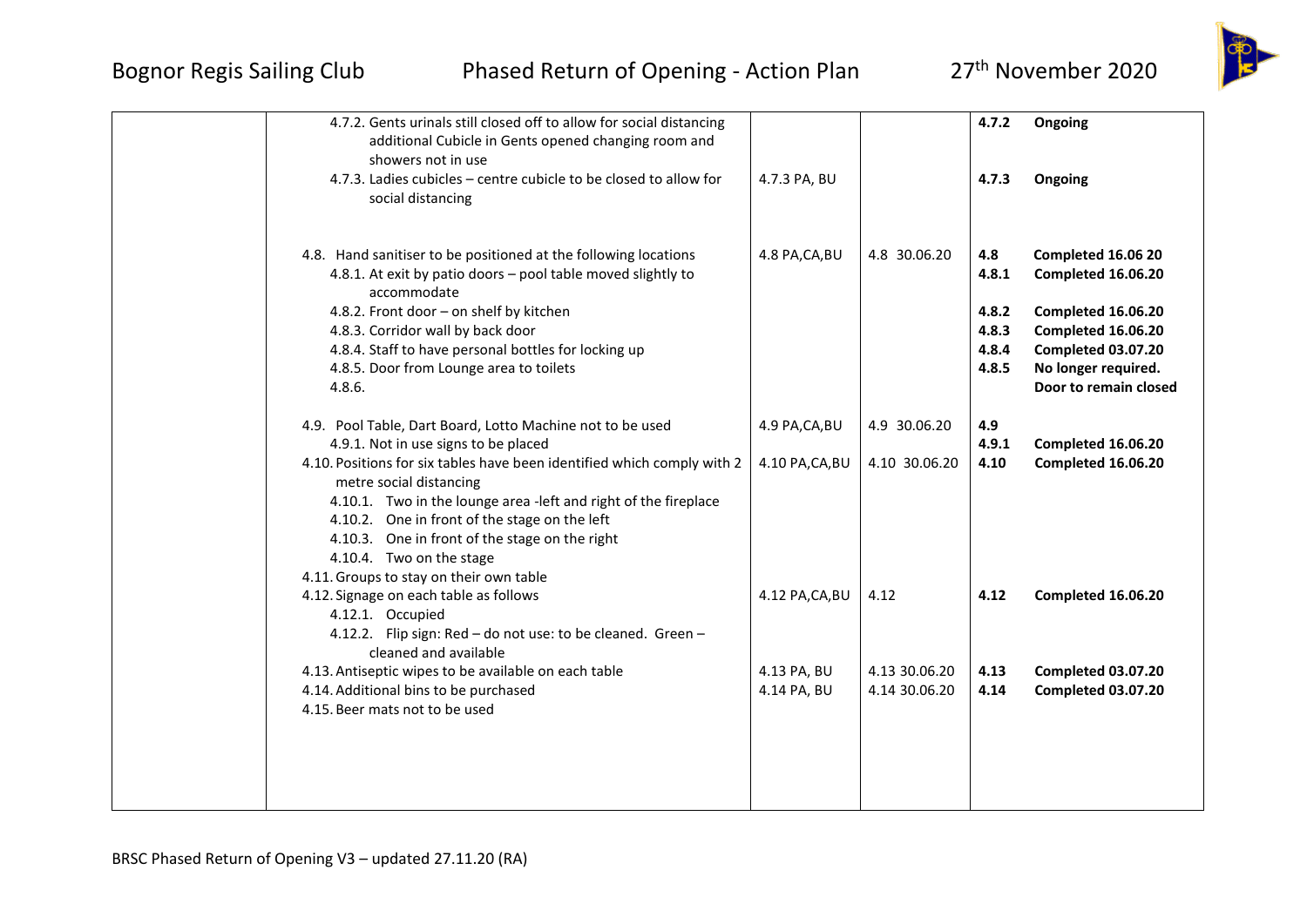

| <b>Bar operation</b><br>5. | Phase 2 continued - Bar operation<br>5.                                                                                                                                          |                     |                | 5.<br>NE, SE, RA with BU (PA, CA      |
|----------------------------|----------------------------------------------------------------------------------------------------------------------------------------------------------------------------------|---------------------|----------------|---------------------------------------|
|                            |                                                                                                                                                                                  |                     |                | to support)                           |
|                            | 5.1. Bar opening times restricted to weekends                                                                                                                                    |                     |                | 5.1 Sat and Sun $2pm - 8pm \times 23$ |
|                            |                                                                                                                                                                                  |                     |                | hour shifts BU MV                     |
|                            | 5.2. Brewery to be contacted for delivery times, availability and                                                                                                                | 5.2 BU              | 5.2 30.06.20   | 5.2 5.2 BU has contacted              |
|                            | prices for wines and cans.                                                                                                                                                       |                     |                | brewery and will action               |
|                            | 5.3. Gas to be checked and Four Seasons contacted for gas bottle                                                                                                                 | 5.3 BU              | 5.3 30.06.20   | 5.3                                   |
|                            | supply, delivery times and availability                                                                                                                                          |                     |                |                                       |
|                            | 5.4. Staff Training on new procedures, processes and expectations<br>to be completed                                                                                             | 5.4 RA, PA          |                | 5.4<br>Completed 29.06.20             |
|                            | 5.4.1. Course in L2 food hygiene completed by bar staff                                                                                                                          | 5.4.1 PA            | 5.4.1 30.06.20 | 5.4.1<br><b>BU, PA, MV Completed</b>  |
|                            | 5.5. Service from wet bar only                                                                                                                                                   |                     |                | 5.5<br><b>Completed 04.07.20</b>      |
|                            | 5.5.1. Screen to be installed on wet bar - see link: cost £79.99                                                                                                                 | 5.5.1 PA, BU        | 5.5.1 30.06.20 | 5.5.1<br>Completed 17.06.20           |
|                            | 5.5.2. Payment and drink collection from RH side of screen                                                                                                                       |                     |                | 5.5.2<br>Completed 04.07.20           |
|                            | 5.5.3. Payment by card only                                                                                                                                                      |                     |                | 5.5.3<br><b>Completed 04.07.20</b>    |
|                            | 5.5.4. Figurehead to be moved from wet bar                                                                                                                                       | 5.5.4 PA, BU,<br>TS | 5.5.4 30.06.20 | 5.5.4<br>Completed 17.06.20           |
|                            | 5.6. De clutter bar by removing rarely used items and bottles                                                                                                                    | 5.6 BU              | 5.6 30.06.20   | 5.6<br><b>Completed 03.07.20</b>      |
|                            | 5.7. Tongs to be purchased for small items, ice creams straws etc                                                                                                                | 5.7 PA              | 5.7 30.06.20   | 5.7<br>Completed 03.07.20             |
|                            | 5.8. Glasses only used once                                                                                                                                                      |                     |                | 5.8<br>Completed 04.07.20             |
|                            | 5.9. Glasses to be handled from the base only                                                                                                                                    |                     |                | 5.9<br><b>Completed 04.07.20</b>      |
|                            | 5.10. Glass washer crate located to the left of the screen on wet bar<br>for customers to place used glasses                                                                     |                     |                | 5.10<br>Completed 04.07.20            |
|                            | 5.11. Glass washer crate located by the hatch entrance to the bar in<br>the lounge area to allow customers to place used glasses on<br>leaving to avoid the queue in the wet bar |                     |                | 5.11<br><b>Completed 16.06.20</b>     |
|                            | 5.12. Two additional glass washer crates to be purchased                                                                                                                         | 5.12 RA             | 5.12 30.06.20  | 5.12<br>Completed 29.06.20            |
|                            | 5.13. Trays to be made available to enable a round of drinks to be<br>purchased minimising payments and the number of people in<br>the queue.                                    |                     |                | 5.13<br>Completed 29.06.20            |
|                            | 5.14. Five additional trays to be purchased                                                                                                                                      | 5.14 PA, CA         | 5.14 30.06.20  | 5.14<br>Completed 16.06.20            |
|                            | 5.15. Paper cups to be used for tea and coffee                                                                                                                                   |                     |                | 5.15<br>Completed 04.07.20            |
|                            | 5.16. Paper cups for coffee machine to be purchased                                                                                                                              | 5.16 PA, BU         | 5.16 30.06.20  | 5.16<br>Completed 03.07.20            |
|                            | 5.17. Check date and quantity of tea & coffee                                                                                                                                    | 5.17 BU             | 5.17 30.06.20  | 5.17<br>Completed 03.07.20            |
|                            | 5.18. Cans not to be de-ringed                                                                                                                                                   |                     |                |                                       |